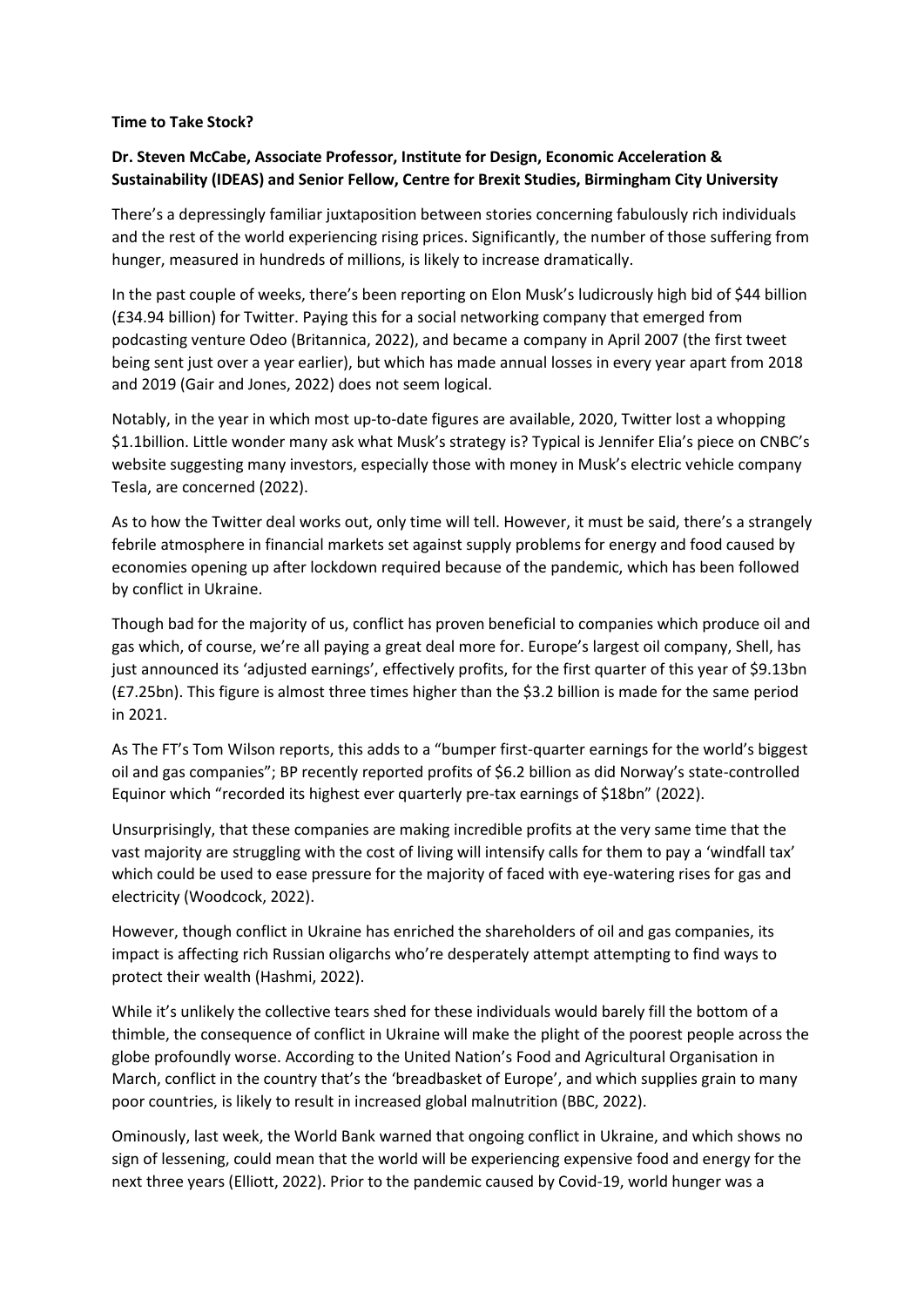problem. Campaigning organisation *Action Against Hunger* which stresses that there's sufficient food produced to feed the global population, states that "as many as 811 million people" experience daily hungry" (2022).

Given ongoing circumstances, it's difficult to see how any improvement will be possible. Indeed, as Action Against Hunger explain, conflict is both a cause and a consequence of hunger (*ibid*) and was the "primary driver" of malnutrition for 99.1 million people in 23 countries (*ibid*). The shortage of graine will, it may reasonably be predicted, mean that the threat of conflict will increase.

Turkey's citizens, a country with over 85 million (World Population Review, 2022), have in the last year to April 2022 experienced a rise in consumer prices of 70% (BBC, 2022a). This is an average and it's significant that the rise in food and non-alcoholic drinks, for the last year has been 89.1%.

As the BBC article explains, one of the reasons for the extraordinary spike in prices is due to the fact that Turkey's president, Tayyip Erdoğan, who wishes to prioritise exports and believes interest rates to be "the mother and father of all evil", has decreased rates from 19% last September to 14%. The consequence of this has been a collapse in the value of the Turkish currency, the lira.

Regardless of the fact that President Erdoğan has been able to use unprecedented control to "manipulate the electoral system in his favour" (Pitel, 2022), and has exerted ruthless power over those who oppose him, there's a danger that rising prices will cause an increase in dissent among the Turkish population.

Tragically, as Russia, a nuclear power, acutely demonstrates, the willingness of NATO to intervene is extremely limited. Beyond belatedly supplying weapons to enable Ukraine to defend itself, there's been a great deal of impassioned handwringing.

Inevitably, the death, destruction and suffering inflicted on Ukraine's people is heart wrenching. The best we can hope for in the short-term, it seems, is that economic sanctions imposed on Russia will make President Putin abandon his invasion. However, though sanctions imposed on Russia may make the life for its oligarchs uncomfortable, the greatest suffering will be borne by citizens.

Like the vast majority of citizens across the globe, current economic crisis being experienced will make them poorer (Ivanova, 2022). Inflation is becoming rampant and severely reducing purchasing power of people across the globe.

The challenge for governments is in how to deal with inflation which alleviates the financial pain being experienced by citizens, especially those who are poorest, whilst not choking off recovery.

Unlike Turkey's President Erdoğan, most countries will be willing to resort to a range of monetary policies to deal with inflation. In America the Federal Reserve raised the US interest rate by 0.5% on Wednesday, the largest hike since 2000.

According to the *Guardian's* Dominic Rushe, The Economist Intelligence Unit believes the Fed will raise rates seven times in 2022 to potentially reach 2.9% by early 2023 (2022). Additionally, Rushe, reports, commencing in in June, "officials also plan to shrink their \$9tn asset portfolio, a policy move that will further push up borrowing costs" (*ibid*).

In Europe though the European Central Bank is taking a more "gradual" approach than the Fed to dealing with inflation, it's widely speculated it will raise the interest rate for countries in the Eurozone for the first time in a decade in July from minus 0.5% to "above 1 per cent next year" (Arnold and Smith, 2022).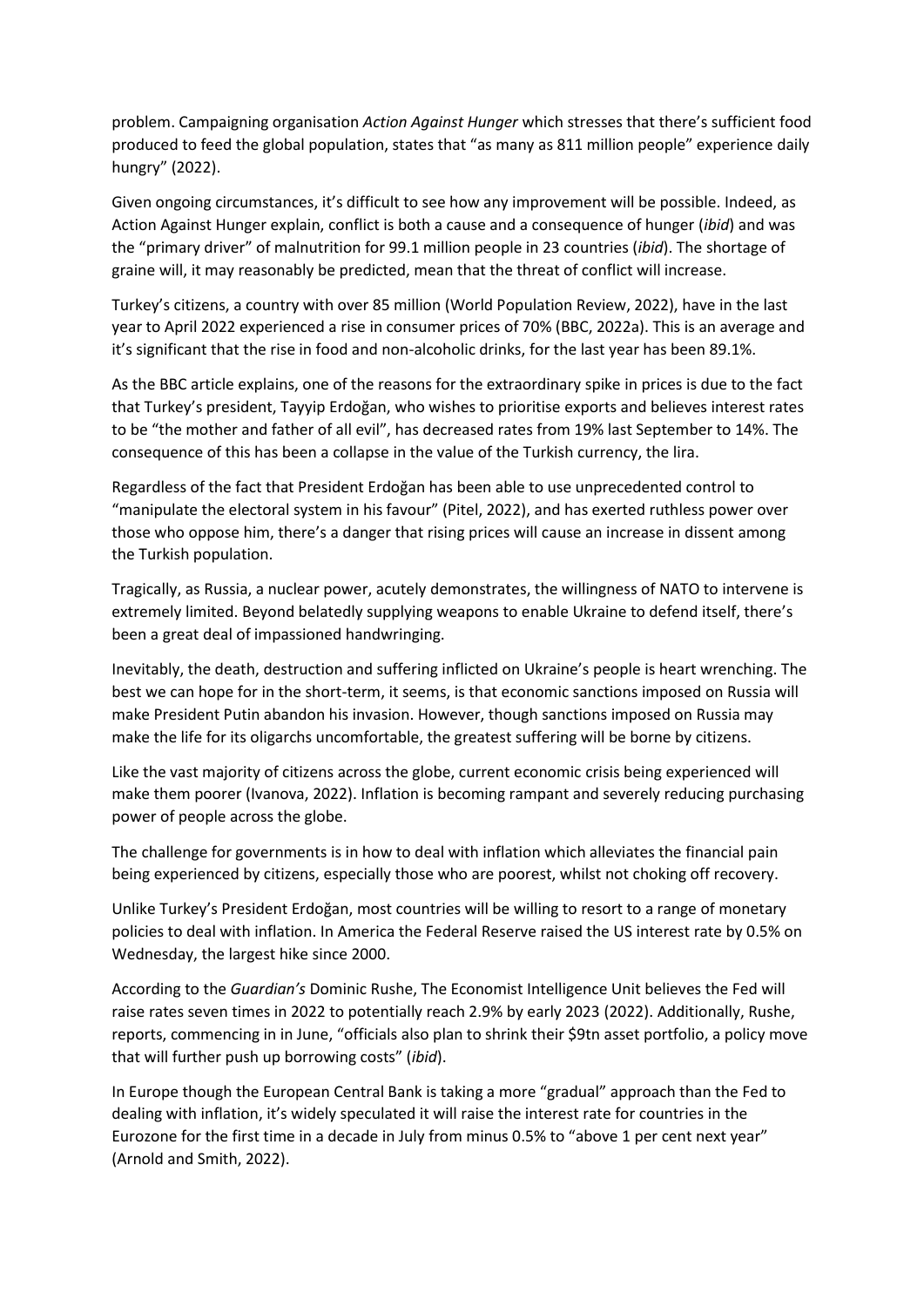Here in the UK, the gradual process of raising interest rates is already well under way. Having not quite reached zero, being 0.1% as recently as December, the Bank of England interest rate, set by the nine members of the monetary policy committee (MPC), independent of the government, have over the last four months consecutively raised the cost of borrowing to currently stand at 1%.

This is the highest the BoE interest rate's been since 2009 when we were experiencing the economic chaos due to the Global Financial Crisis (GFC). Many commentators believe the crisis caused by the cost-of-living issue is going to get much worse. As the MPC accept, the UK faces a "sharp economic slowdown" and we are likely to enter "recessionary territory".

Inflation, already at 7% is expected to exceed 10% by Christmas (Thomas, 2022). It's all but certain there'll be another spike in the energy price cap this autumn – the figure of 40% being suggested – which will mean spending power by consumers being even more severely reduced.

According to MPC predictions, the UK economy will expand by 3.75% this year but decrease by 0.25% next year which raises the prospect of stagflation which last occurred in the UK the 1970s.

The *Telegraph's* Tim Wallace and Louis Ashworth believe that we face a "slow, grinding recovery through the 2020s" which will be undermined by reduced demand for exports as the world experiences corresponding slowdown (2022).

The increasing cost of energy and raw materials is, according to Office for National Statistics data "hitting UK businesses hard, particularly in the hospitality sector" (Romei, 2022). This is leading to concern that these rises will further stoke inflation and potentially force some operators out of business.

Little wonder that unemployment, currently3.8%, is forecast by the MPC to increase by 2025 to 5.5% which, they contend, will moderate wage demands and assist in reducing inflation. It's equally unsurprising the pound fell by 25 against the dollar (Tapsfield, 2022).

However, in the immediate future, "households will face one of the most significant hits to their take-home pay since records began in 1964" (Nachiappan and Khan, 2022). For all but the few lucky workers enjoying huge rises in pay, real income is predicted to fall by 1.75% this year which includes the measures already announced by the Treasury to support households.

This will be a similar contraction to that experienced in 2011 when the chancellor George Osborne was implementing austerity measures to reduce the UK debt.

The MPC's forecasts concerning the economy which accompanied the rise in interest rates, representing "the gloomiest since the financial crisis" signal some really tough times ahead (Barnett, 2022). Karen Ward, a markets strategist at JPMorgan Asset Management, quoted in the FT believes that the "combination of the pandemic and Brexit has changed the fundamentals of the UK economy" in terms of inflation (Giles, 2022).

Even before Thursday's announcement by the MPS, the portents were of an economy entering difficulty. As the *Guardian's* Richard Partington points out, there was an "an unexpectedly large decline in March retail sales and consumer confidence in April dropping to the second-lowest level in almost 50 years" (2022). People were already fearful of the immediate future.

As always, the state of the economy will weigh heavily on the reputation of a government which, having promised so much almost two and a half years ago when it won the general election in December 2019, is now faced with living standards falling for the next year or so (Rees and Ashworth, 2022).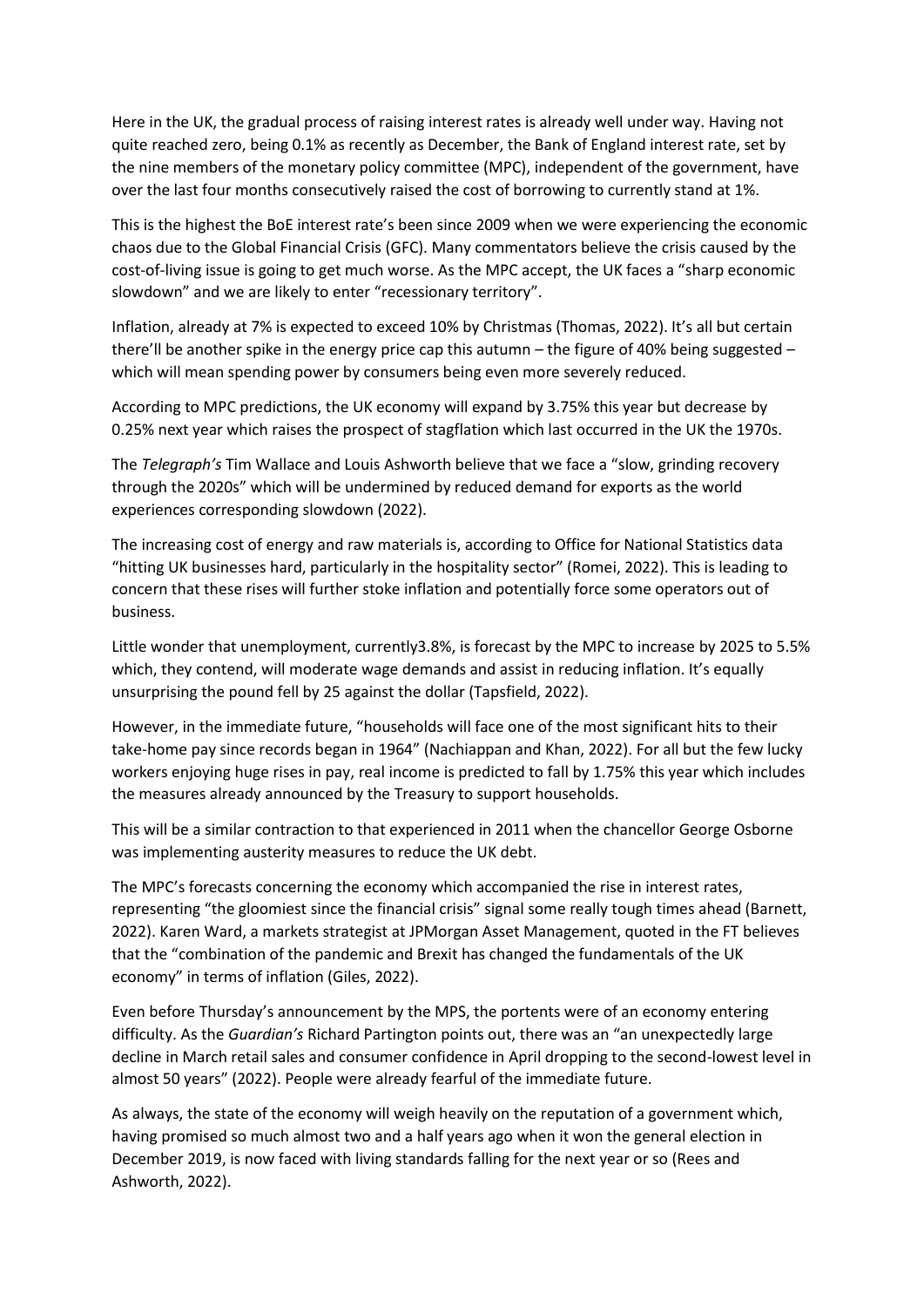Prime Minister Boris Johnson and his chancellor, Rishi Sunak, will be only too aware, voters experiencing a drop in their living standards are rarely inclined to re-elect the party which was in power when this happened.

Even though the era of historically low interest rates and quantitative easing which have existed since the 2008 GFC is over, we should expect to see intervention by the government to stave off possible calamity at the next general election.

Whatever Rishi Sunak may say about needing to reduce the size of the public debt by cutting back on state spending, the imminent prospect of destitution and inability of families to eat properly will surely ensure intervening becomes politically essential to avoid social catastrophe not experienced in this country for generations (see Joseph Rowntree Foundation 'Overall UK Poverty Rates', 2022).

Potential investments by billionaires in companies taking their fancy, or the plight of Russian oligarchs wishing to protect their assets, merely provides a short-term distraction. Rather, most people in this country will, as economic conditions continue to deteriorate in coming months, will focus on paying increasing bills and trying to make ends meet.

Regrettably, the only crumb of comfort they might be willing to acknowledge is that dreadful as their situation may be, for many throughout the world, it's a great deal worse.

Solving world hunger when, as widely accepted, there's more than sufficient food produced to feed everyone on the planet should remain a priority for all governments, regardless of domestic issue.

There's the distinct probability that a worsening situation in Ukraine will mean additional spending on defence capability is achieved by further reduction in expenditure on essential services and support by local authorities and agencies dedicated to alleviating poverty amongst the poorest (Walker, 2022).

Introducing a 'windfall tax' on oil and gas companies currently making 'super profits' as well as greater taxation on footloose corporations most people believe do not pay their fair share would certainly be popular among voters (Peat, 2022).

## **References**

Action Against Hunger (2022), 'World Hunger: Key Facts and Statistics 2022', *Action Against Hunger Website*, [https://www.actionagainsthunger.org/world-hunger-facts](https://www.actionagainsthunger.org/world-hunger-facts-statistics#:~:text=Around%20the%20world%2C%20more%20than,million%20people%20still%20go%20hungry)[statistics#:~:text=Around%20the%20world%2C%20more%20than,million%20people%20still%20go%](https://www.actionagainsthunger.org/world-hunger-facts-statistics#:~:text=Around%20the%20world%2C%20more%20than,million%20people%20still%20go%20hungry) [20hungry,](https://www.actionagainsthunger.org/world-hunger-facts-statistics#:~:text=Around%20the%20world%2C%20more%20than,million%20people%20still%20go%20hungry) accessed 5<sup>th</sup> May

Arnold, M. and Smith, C. (2022), 'ECB opens door to July rate rise while stressing contrast with US', *Financial Times*, 27th April, [https://www.ft.com/content/a4b63bca-252f-4a77-9415](https://www.ft.com/content/a4b63bca-252f-4a77-9415-a898975a0c81) [a898975a0c81,](https://www.ft.com/content/a4b63bca-252f-4a77-9415-a898975a0c81) accessed 5<sup>th</sup> May

Barnett, J. (2022), 'UK hurtling toward recession on double-digit inflation peak, Bank of England warns', City AM, 5<sup>th</sup> May, [https://www.cityam.com/uk-hurtling-toward-recession-on-double-digit](https://www.cityam.com/uk-hurtling-toward-recession-on-double-digit-inflation-peak-bank-of-england-warns/)[inflation-peak-bank-of-england-warns/,](https://www.cityam.com/uk-hurtling-toward-recession-on-double-digit-inflation-peak-bank-of-england-warns/) accessed 5<sup>th</sup> May

BBC (2022), 'Ukraine war causes giant leap in global food prices, says UN', *BBC Business News*, 8<sup>th</sup> April, [https://www.bbc.co.uk/news/business-](https://www.bbc.co.uk/news/business-61036715#:~:text=The%20UN)

[61036715#:~:text=The%20UN's%20Food%20and%20Agricultural,increased%20malnutrition%20acro](https://www.bbc.co.uk/news/business-61036715#:~:text=The%20UN) [ss%20the%20world,](https://www.bbc.co.uk/news/business-61036715#:~:text=The%20UN) accessed 5<sup>th</sup> May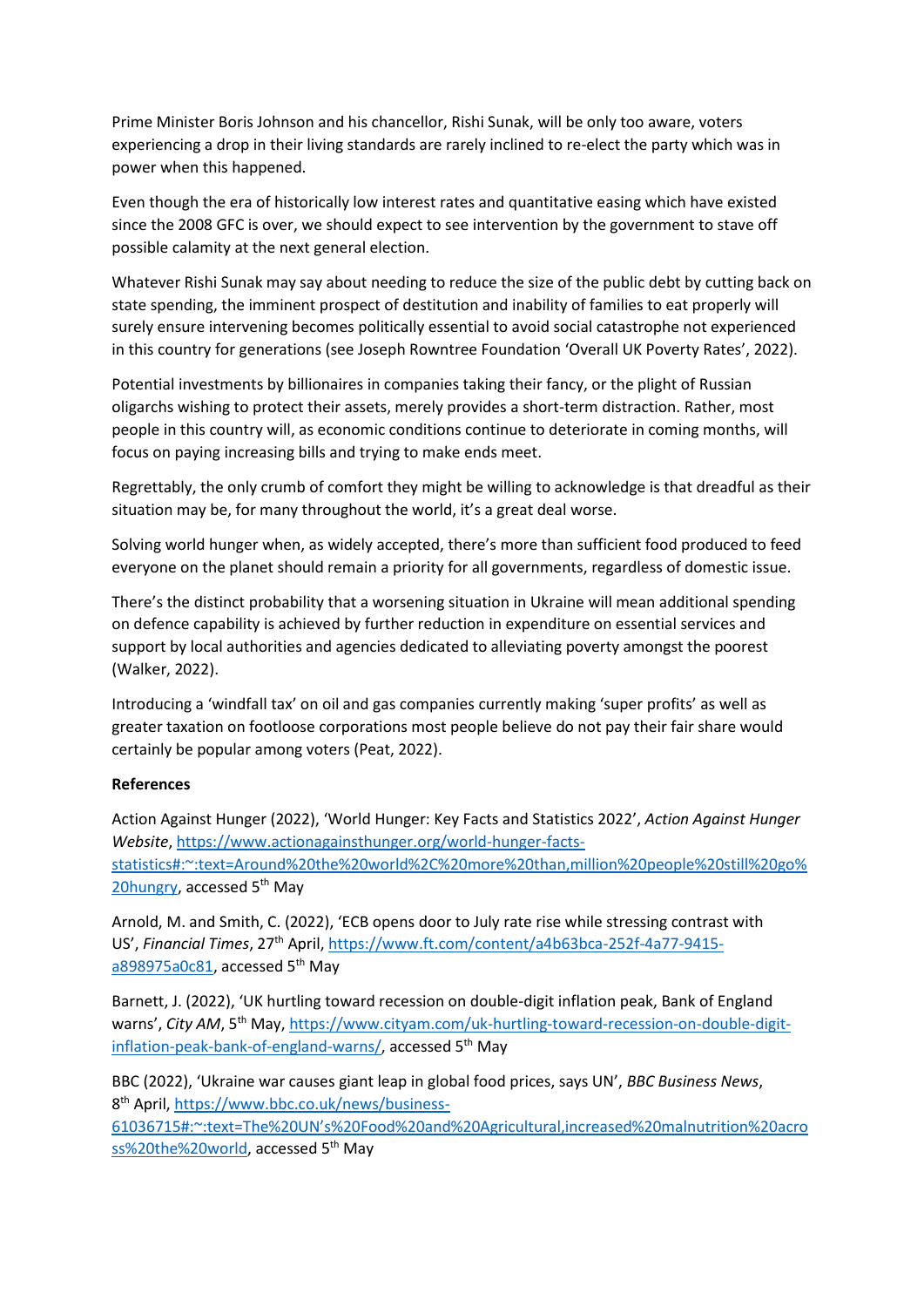BBC (2022a), 'Turkey's cost of living soars nearly 70%', *BBC Business*, 5<sup>th</sup> May, [https://www.bbc.co.uk/news/business-61332272,](https://www.bbc.co.uk/news/business-61332272) accessed 5<sup>th</sup> May

Britannica (2022), 'Twitter', *Britannica Online Encyclopaedia Website*, [https://www.britannica.com/topic/Twitter,](https://www.britannica.com/topic/Twitter) accessed 5<sup>th</sup> May

Elias, J. (2022), 'Elon Musk's deal to buy Twitter leaves many key questions unanswered', *CNBC*, 25th April, [https://www.cnbc.com/2022/04/25/elon-musks-deal-to-buy-twitter-leaves-many-key](https://www.cnbc.com/2022/04/25/elon-musks-deal-to-buy-twitter-leaves-many-key-questions-unanswered.html)[questions-unanswered.html,](https://www.cnbc.com/2022/04/25/elon-musks-deal-to-buy-twitter-leaves-many-key-questions-unanswered.html) accessed 5<sup>th</sup> May

Elliott, L. (2022), 'Ukraine war 'will mean high food and energy prices for three years'', *Guardian*, 26th April, [https://www.theguardian.com/business/2022/apr/26/ukraine-war-food-energy-prices](https://www.theguardian.com/business/2022/apr/26/ukraine-war-food-energy-prices-world-bank)[world-bank,](https://www.theguardian.com/business/2022/apr/26/ukraine-war-food-energy-prices-world-bank) accessed 5<sup>th</sup> May

Gair, K. and Jones, C. (2022), 'Twitter must be responsible, Elon Musk warned by UK and EU after takeover', Times, 26<sup>th</sup> April, [https://www.thetimes.co.uk/article/twitter-agrees-to-44bn-takeover](https://www.thetimes.co.uk/article/twitter-agrees-to-44bn-takeover-by-elon-musk-5wv6qw9dw)[by-elon-musk-5wv6qw9dw,](https://www.thetimes.co.uk/article/twitter-agrees-to-44bn-takeover-by-elon-musk-5wv6qw9dw) accessed 5<sup>th</sup> May

Giles, C. (2022), 'Bank of England warns of UK recession this year as it lifts interest rate', Financial Times, 5<sup>th</sup> May, [https://www.ft.com/content/5001ffb8-96d6-4e1a-a9dc-5ad4470930c7,](https://www.ft.com/content/5001ffb8-96d6-4e1a-a9dc-5ad4470930c7) accessed 5<sup>th</sup> May

Hashmi, S. (2022), 'Wealthy Russians flee to Dubai to avoid sanctions', *BBC Business News*, 5<sup>th</sup> May, [https://www.bbc.co.uk/news/business-61257448,](https://www.bbc.co.uk/news/business-61257448) accessed 5<sup>th</sup> May

Ivanova, I. (2022), 'Western sanctions are pummeling Russia's economy', *CBS News*, 6<sup>th</sup> April, [https://www.cbsnews.com/news/sanctions-russia-economy-effect/,](https://www.cbsnews.com/news/sanctions-russia-economy-effect/) accessed 5<sup>th</sup> May

Joseph Rowntree Foundation (2022), 'Overall UK Poverty Rates', *Joseph Rowntree Foundation Website*, [https://www.jrf.org.uk/data/overall-uk-poverty](https://www.jrf.org.uk/data/overall-uk-poverty-rates#:~:text=More%20than%20one%20in%20five,housing%20costs)%20to%20measure%20poverty)[rates#:~:text=More%20than%20one%20in%20five,housing%20costs\)%20to%20measure%20poverty,](https://www.jrf.org.uk/data/overall-uk-poverty-rates#:~:text=More%20than%20one%20in%20five,housing%20costs)%20to%20measure%20poverty) accessed 5<sup>th</sup> May

Nachiappan, A. and Khan, M. (2022), 'Bank of England raises interest rates to 1% as inflation expected to hit 40-year high', *Times*, 5th May, [https://www.thetimes.co.uk/article/bank-of-england](https://www.thetimes.co.uk/article/bank-of-england-raises-interest-rates-to-1-bxf8gxwfw)[raises-interest-rates-to-1-bxf8gxwfw,](https://www.thetimes.co.uk/article/bank-of-england-raises-interest-rates-to-1-bxf8gxwfw) accessed 5th May

Partington, R. (2022), 'Bank of England expected to raise interest rates to 13-year high', *Guardian*, 5<sup>th</sup> May, [https://www.theguardian.com/business/2022/may/05/bank-of-england-expected-to-raise](https://www.theguardian.com/business/2022/may/05/bank-of-england-expected-to-raise-interest-rates-despite-faltering-economy)[interest-rates-despite-faltering-economy,](https://www.theguardian.com/business/2022/may/05/bank-of-england-expected-to-raise-interest-rates-despite-faltering-economy) accessed 5<sup>th</sup> May

Peat, J. (2022), 'Overwhelming majority of Brits would back a windfall tax on oil companies', *London Economic*, 4th May, [https://www.thelondoneconomic.com/business-economics/overwhelming](https://www.thelondoneconomic.com/business-economics/overwhelming-majority-of-brits-would-back-a-windfall-tax-on-oil-companies-321468/)[majority-of-brits-would-back-a-windfall-tax-on-oil-companies-321468/,](https://www.thelondoneconomic.com/business-economics/overwhelming-majority-of-brits-would-back-a-windfall-tax-on-oil-companies-321468/) accessed 5th May

Pitel, L. (2022), 'Defeating Erdoğan: Turkey's opposition searches for a champion', *Financial Times*, 5<sup>th</sup> May, [https://www.ft.com/content/710bff84-db73-4785-8386-0bf34e3b8da8,](https://www.ft.com/content/710bff84-db73-4785-8386-0bf34e3b8da8) accessed 5<sup>th</sup> May

Rees, T. and Ashworth, L. (2022), 'Four charts that show Britain's looming economic disaster', *Telegraph*, 5<sup>th</sup> May, [https://www.telegraph.co.uk/business/2022/05/05/uk-recession](https://www.telegraph.co.uk/business/2022/05/05/uk-recession-bank-england-forecast-inflation-economists-warn/)[bank-england-forecast-inflation-economists-warn/,](https://www.telegraph.co.uk/business/2022/05/05/uk-recession-bank-england-forecast-inflation-economists-warn/) accessed 5<sup>th</sup> May